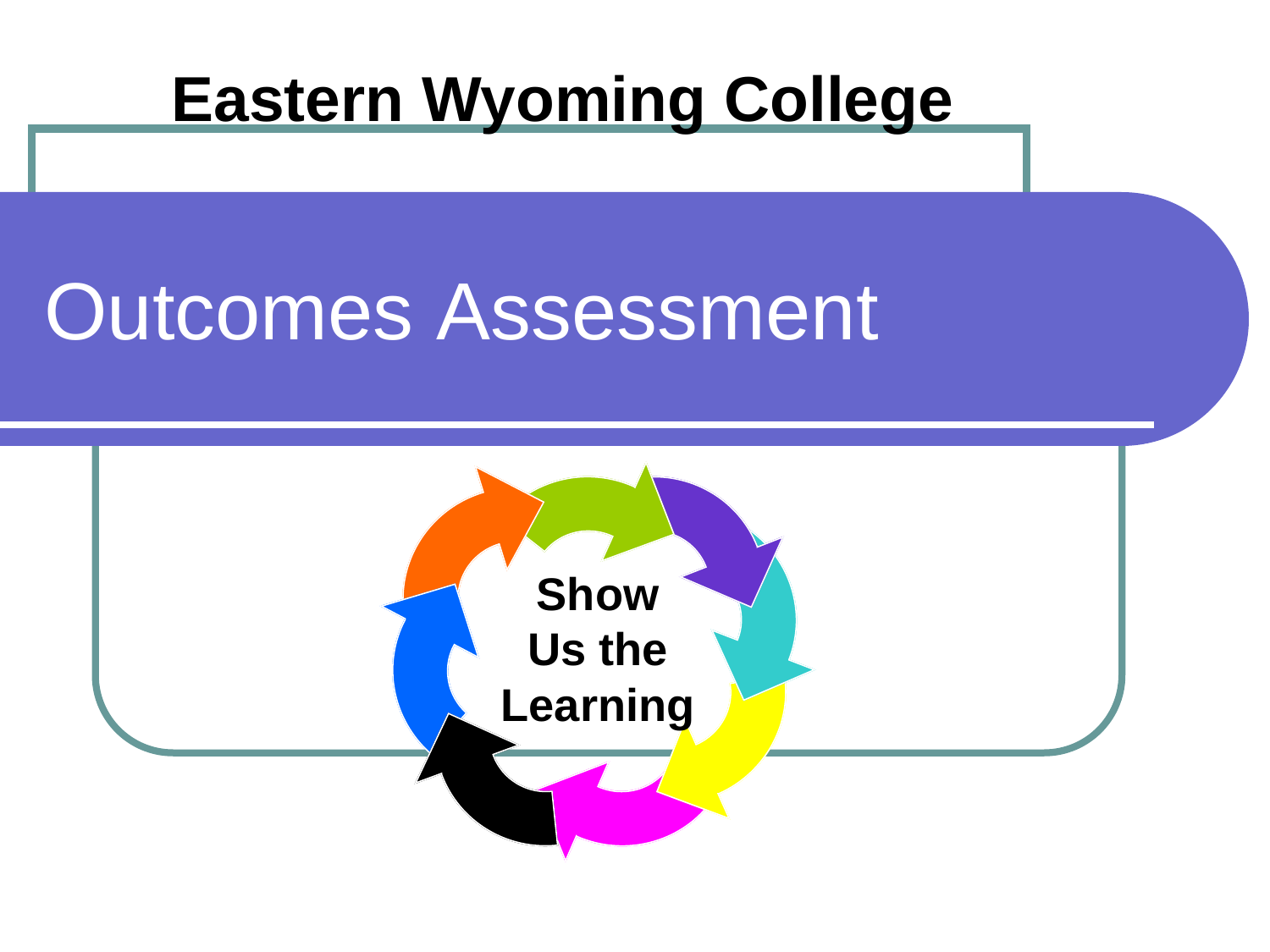## Background

- **Higher Learning Commission**
- **Criterion Three: Teaching and Learning: Quality, Research, and Support**
- The institution provides high quality education, wherever and however its offering are delivered.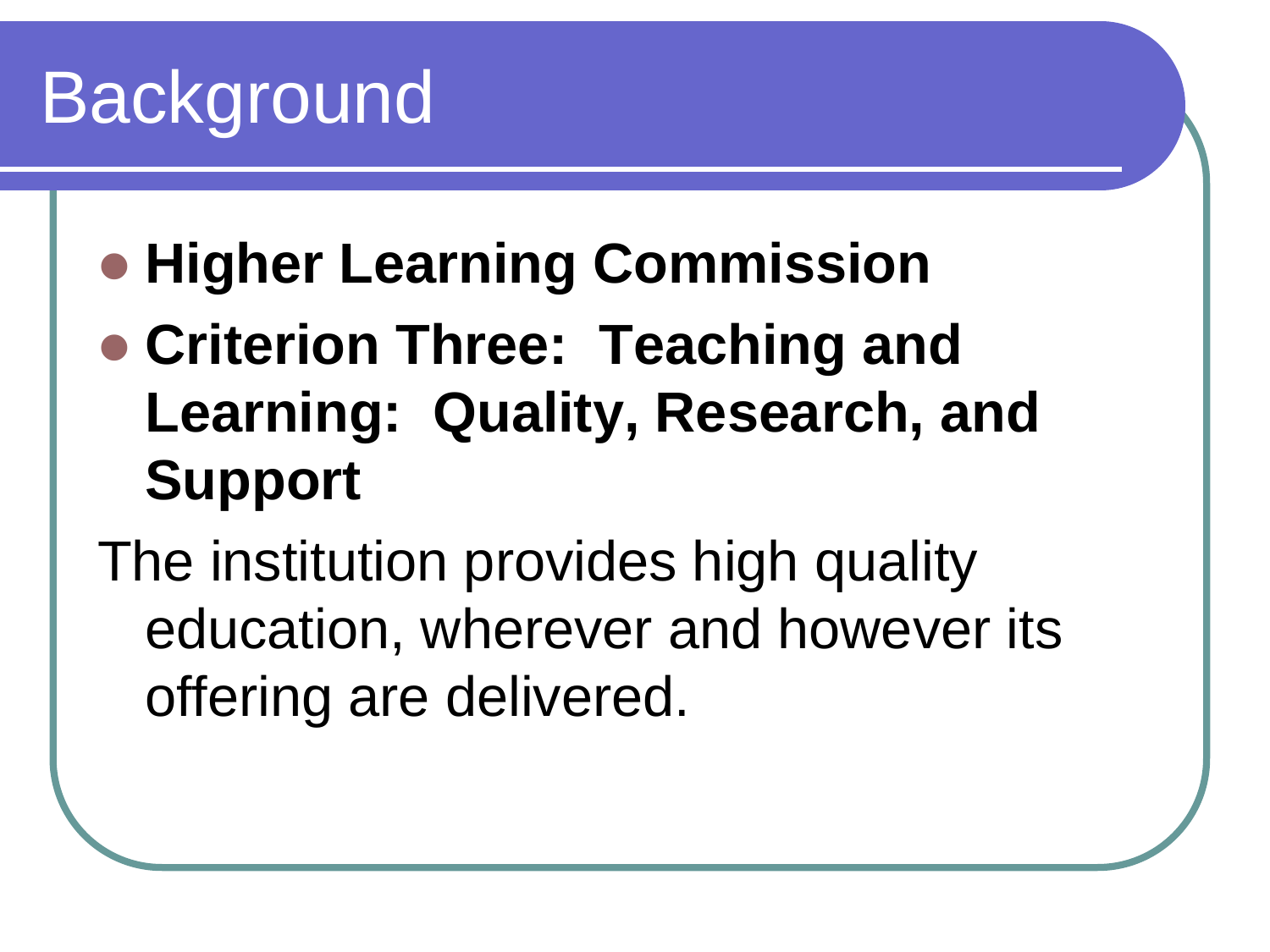## Multiple measures

- COMPASS/CAAP tests
- **Perkins Assessment**
- Surveys
	- CCSSE (Community College Survey of Student Engagement)
	- **Graduate survey**
	- SENSE (Survey of Entering Student Engagement)
- UW Transfer Student Report
- Classroom, Course, Program Assessments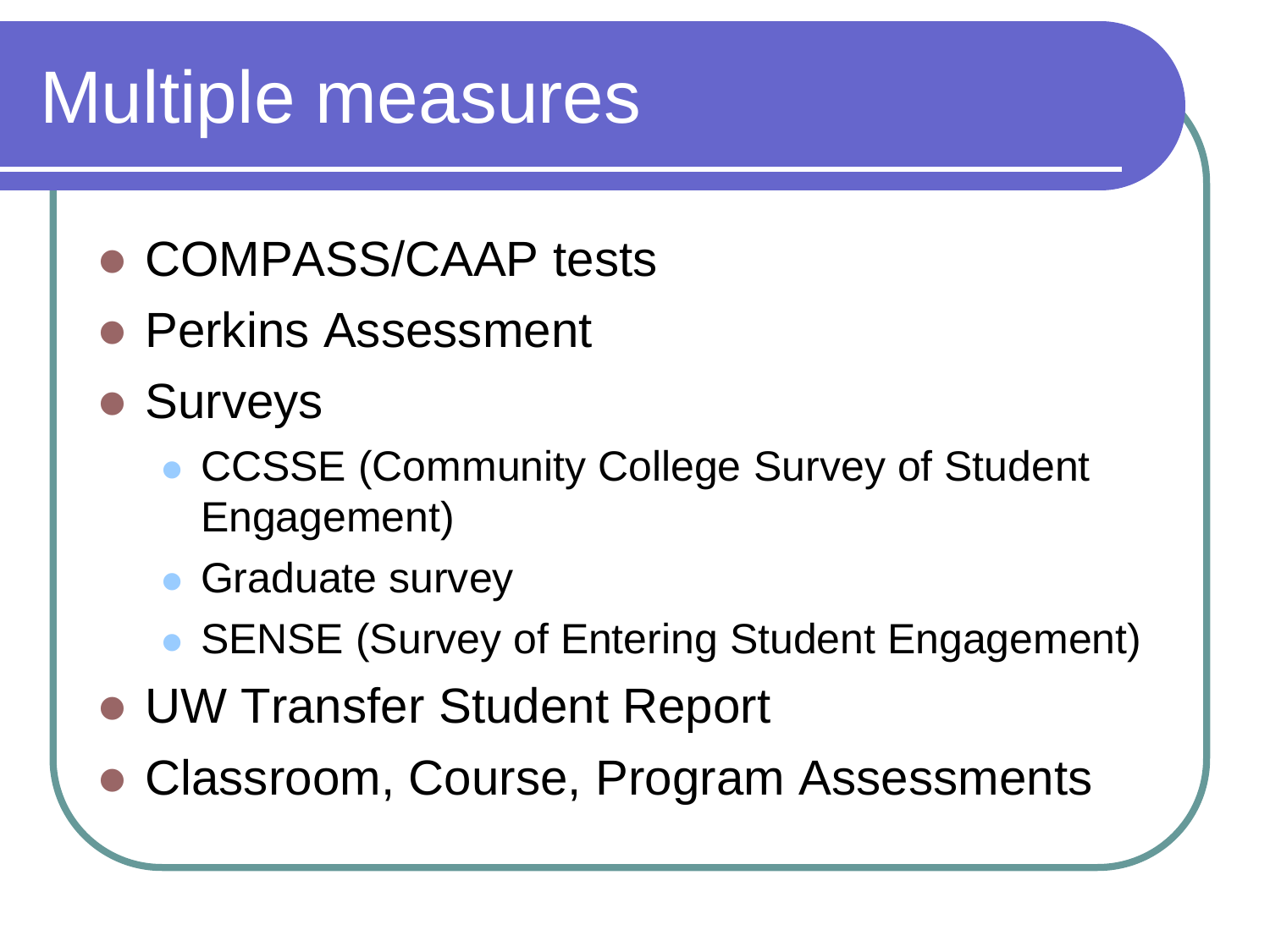#### What are assessments used for?

- Documentation of Student Learning
- Curriculum Improvement
- **Program Review**
- Strategic Planning and Budgeting
- **Future Directions**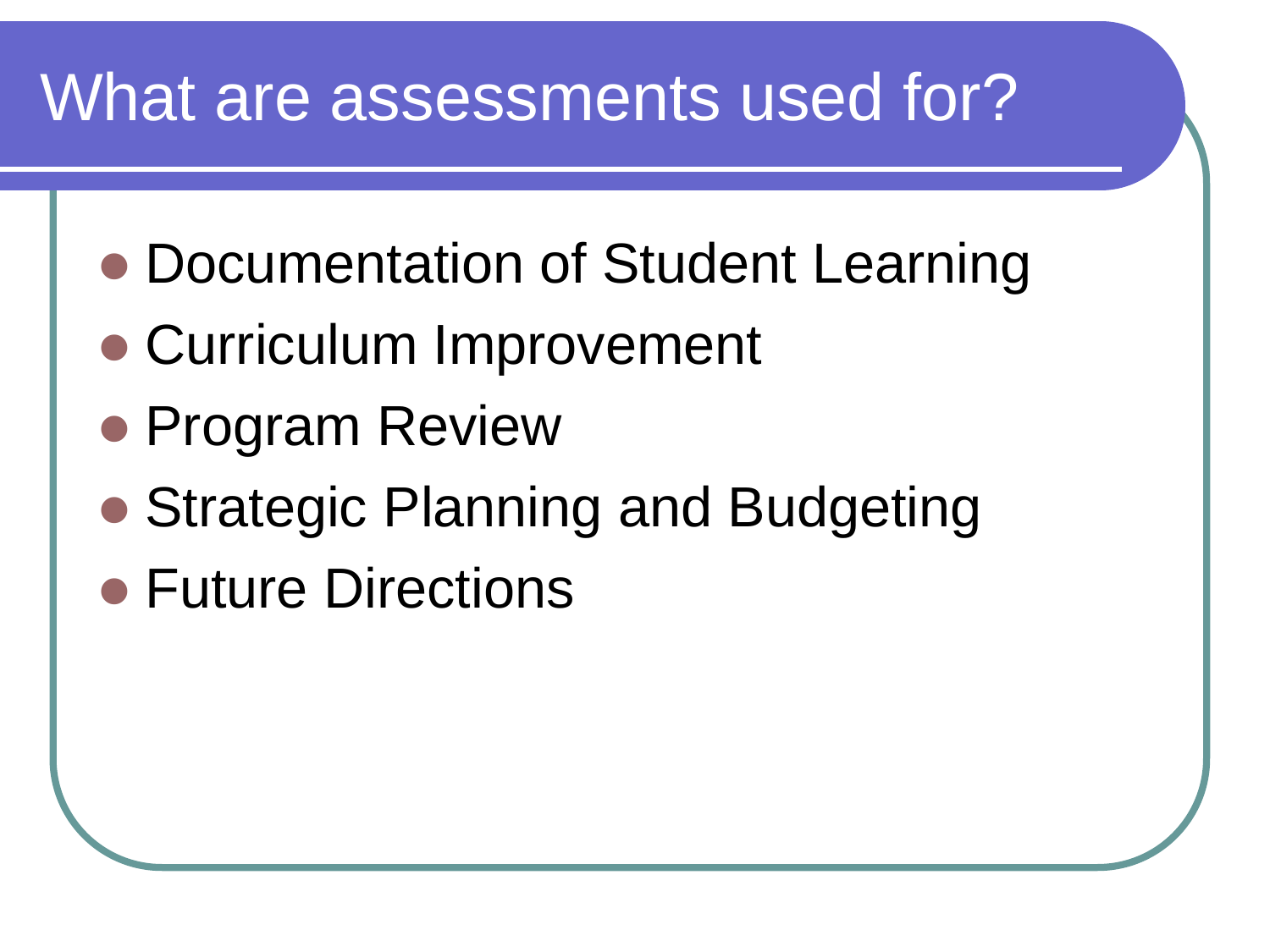## Evidence of Learning

- CAAP test results: All areas tested including writing skills, math, reading, critical thinking, and science resulted in scores above the national average.
- Goal: Maintain levels above the national average and improve all areas.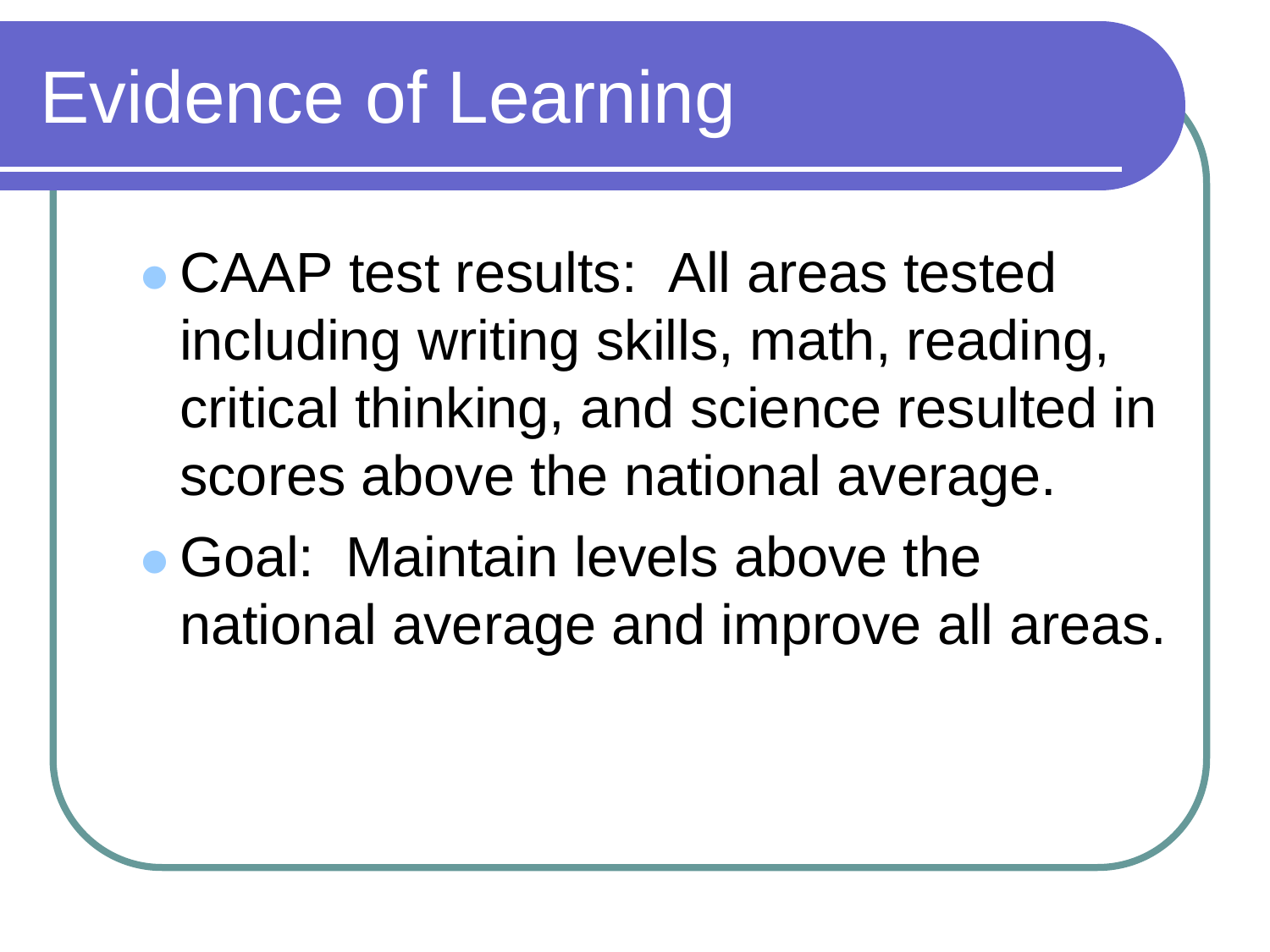## UW Transfer Student Findings

- 37 students from EWC attended UW as transfer students in 2013-2014. This is up from 32 students from the year before and continues to be above the five-year average of transfer students.
- The students that transfer with 60 to 90 credits have the most successful first semester UW GPA.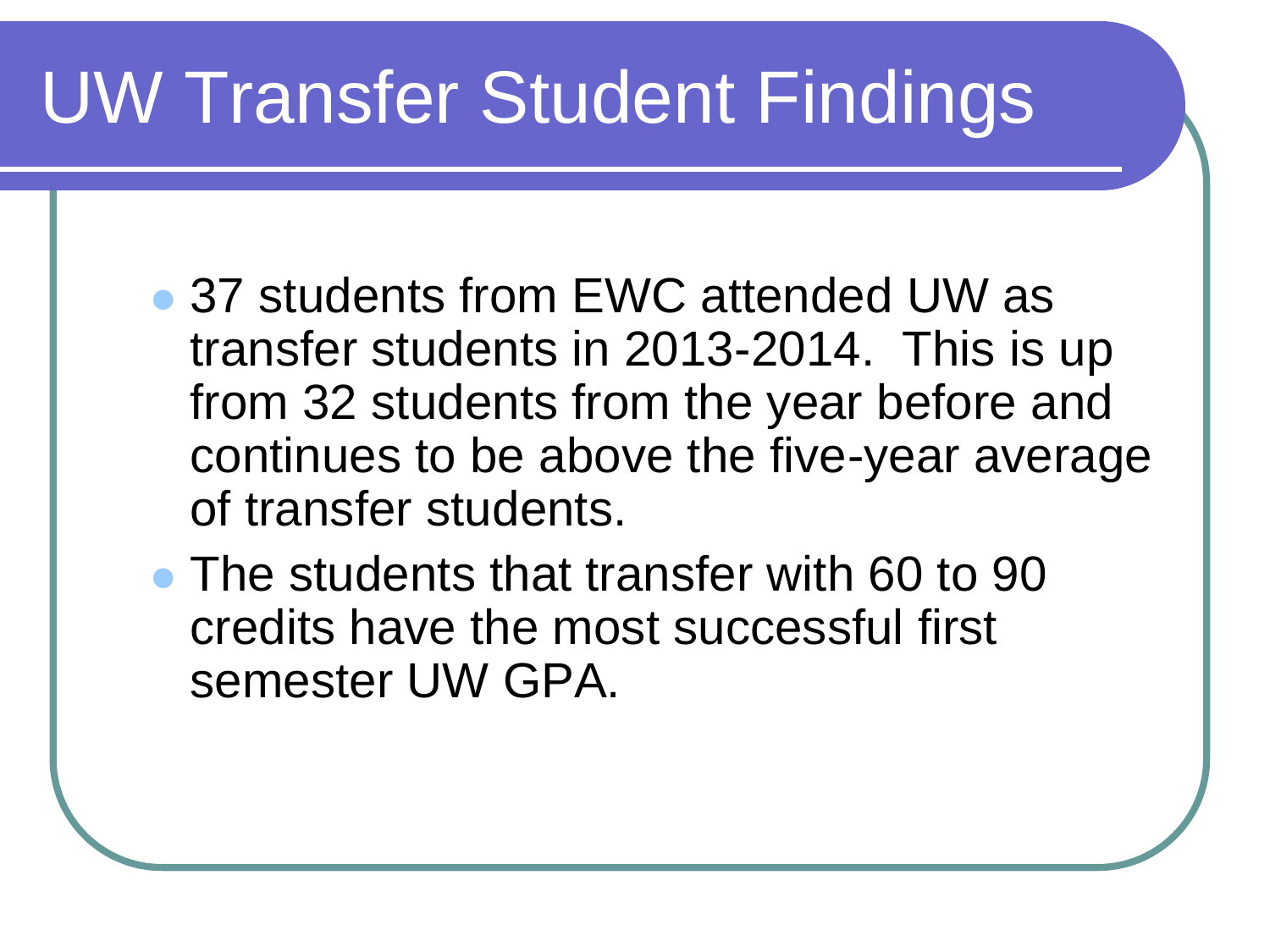#### Program Assessments

- Findings relative to core competencies of communication, analytical and quantitative reasoning, technology, social awareness, and information literacy (learning related to general education requirements expected of all graduates)
- Findings relative to program requirements (learning related to the specific degree)
- Recommendations to improve teaching/learning (may be budget related and/or curriculum related)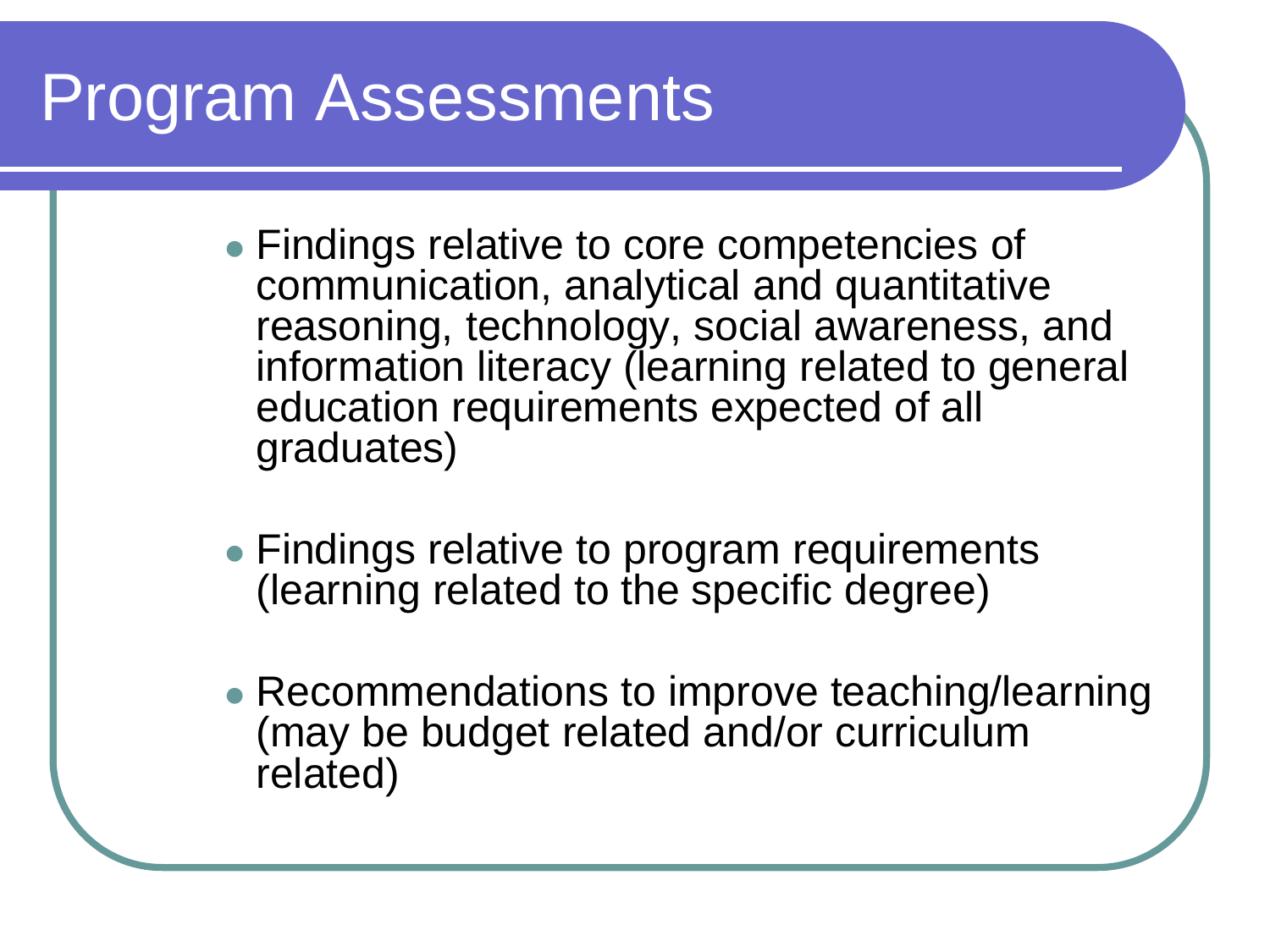### Course Assessments

- Courses within each program are examined for their role in meeting the program goals.
- Faculty members devise outcomes for the course which tie to the core competencies and program-specific learning.
- The report also includes the measures used to assess outcome achievement.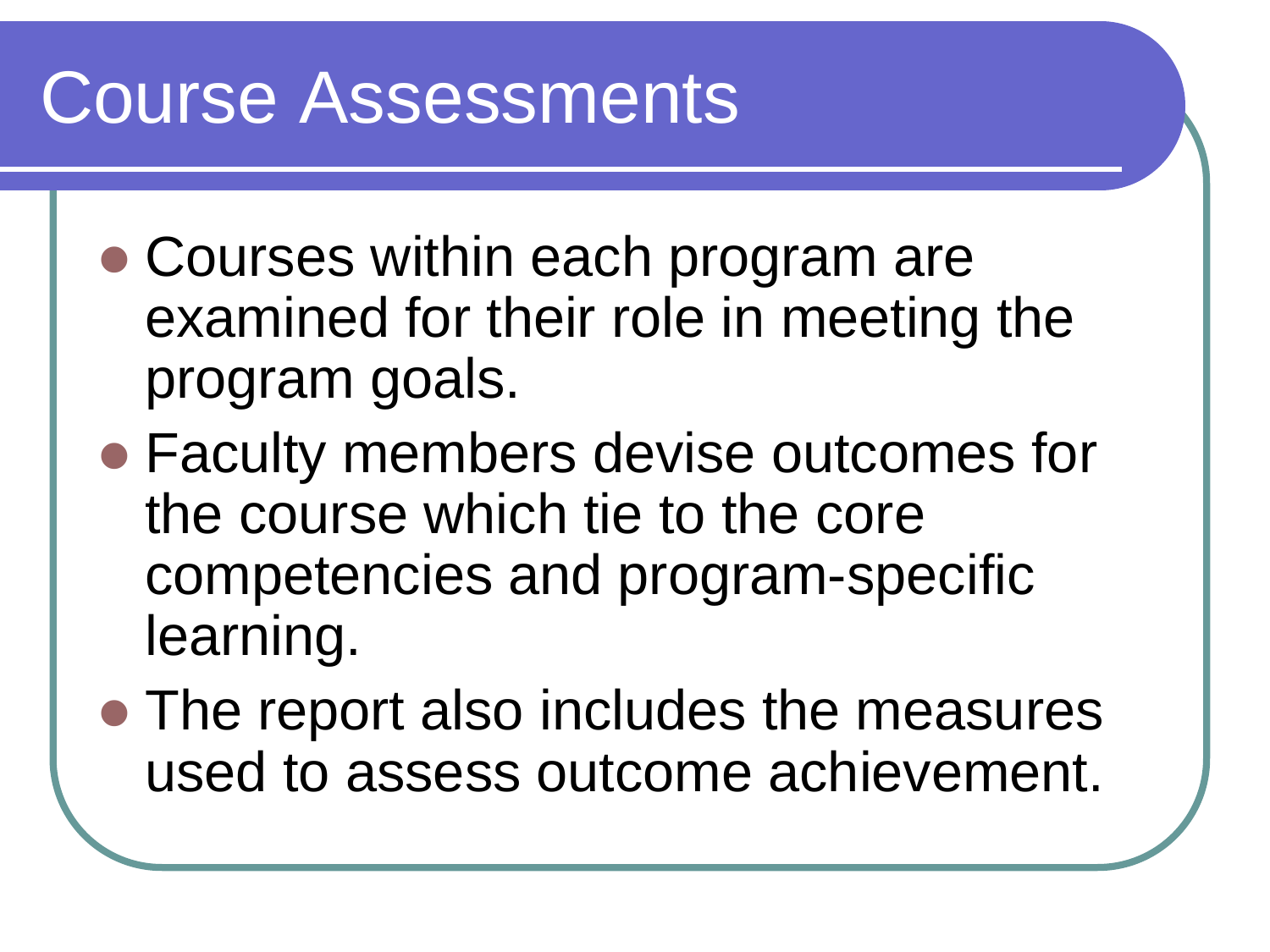#### Classroom Assessment Techniques

- Faculty perform many classroom assessment techniques (CATS) per semester.
- Faculty report one CAT per semester.
- Results lead to changes in teaching practices or affirmation that current practices are enhancing student learning.